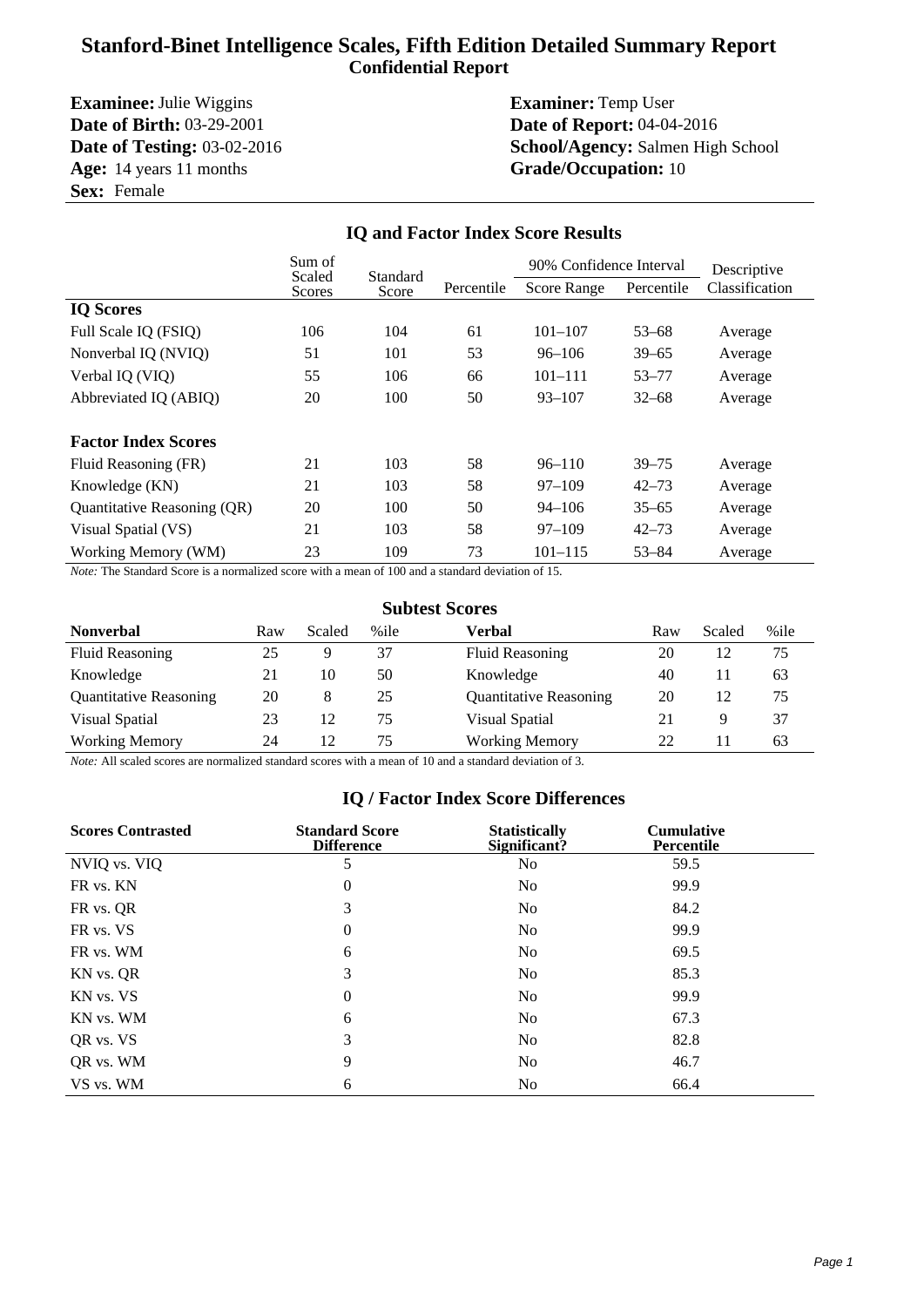# **Subtest Scaled Scores Compared to the Average of Subtest Scores for the NVIQ, VIQ and FSIQ**

| <b>NVIQ</b>                 | <b>Scaled</b> | <b>Mean</b><br>scaled | <b>Scaled score</b> | <b>Statistically</b> | <b>Normative</b><br>frequency of the |
|-----------------------------|---------------|-----------------------|---------------------|----------------------|--------------------------------------|
| Subtests - 5                | scores        | score                 | minus mean          | different?           | difference                           |
| Fluid Reasoning (NV)        | 9             |                       | $-1.2$              | N <sub>0</sub>       | >25                                  |
| Knowledge NV)               | 10            |                       | $-0.2$              | N <sub>0</sub>       | $>25$                                |
| Quantitative Reasoning (NV) | 8             | 10.2                  | $-2.2$              | N <sub>0</sub>       | $\leq$ 25                            |
| Visual Spatial (NV)         | 12            |                       | 1.8                 | N <sub>0</sub>       | $>25$                                |
| Working Memory (NV)         | 12            |                       | 1.8                 | N <sub>0</sub>       | >25                                  |
|                             |               |                       |                     | Significance Level   |                                      |
|                             |               |                       |                     | .05                  |                                      |

| <b>VIQ</b>                 | <b>Scaled</b> | <b>Mean</b><br>scaled | <b>Scaled score</b> | <b>Statistically</b> | <b>Normative</b><br>frequency of the |
|----------------------------|---------------|-----------------------|---------------------|----------------------|--------------------------------------|
| Subtests - 5               | scores        | score                 | minus mean          | different?           | difference                           |
| Fluid Reasoning $(V)$      | 12            |                       | 1                   | N <sub>0</sub>       | $>25$                                |
| Knowledge $(V)$            | 11            |                       | $\theta$            | N <sub>0</sub>       | $>25$                                |
| Quantitative Reasoning (V) | 12            | 11                    | 1                   | N <sub>0</sub>       | $>25$                                |
| Visual Spatial $(V)$       | 9             |                       | $-2$                | N <sub>0</sub>       | $>25$                                |
| Working Memory $(V)$       | 11            |                       | $\overline{0}$      | N <sub>0</sub>       | $>25$                                |
|                            |               |                       |                     | Significance Level   |                                      |
|                            |               |                       |                     | .05                  |                                      |

| <b>FSIQ</b>                 |                         | <b>Mean</b>     |                                   |                                    | <b>Normative</b>               |
|-----------------------------|-------------------------|-----------------|-----------------------------------|------------------------------------|--------------------------------|
| Subtests - 10               | <b>Scaled</b><br>scores | scaled<br>score | <b>Scaled score</b><br>minus mean | <b>Statistically</b><br>different? | frequency of the<br>difference |
| Fluid Reasoning (NV)        | 9                       |                 | $-1.6$                            | N <sub>o</sub>                     | $>25$                          |
| Knowledge (NV)              | 10                      |                 | $-0.6$                            | N <sub>o</sub>                     | $>25$                          |
| Quantitative Reasoning (NV) | 8                       |                 | $-2.6$                            | N <sub>o</sub>                     | $<$ 25                         |
| Visual Spatial (NV)         | 12                      |                 | 1.4                               | N <sub>0</sub>                     | $>25$                          |
| Working Memory (NV)         | 12                      |                 | 1.4                               | N <sub>o</sub>                     | $>25$                          |
|                             |                         | 10.6            |                                   |                                    |                                |
| Fluid Reasoning (V)         | 12                      |                 | 1.4                               | N <sub>o</sub>                     | $>25$                          |
| Knowledge (V)               | 11                      |                 | 0.4                               | N <sub>0</sub>                     | $>25$                          |
| Quantitative Reasoning (V)  | 12                      |                 | 1.4                               | N <sub>o</sub>                     | $>25$                          |
| Visual Spatial (V)          | 9                       |                 | $-1.6$                            | N <sub>0</sub>                     | $>25$                          |
| Working Memory (V)          | 11                      |                 | 0.4                               | No                                 | $>25$                          |
|                             |                         |                 |                                   | Significance Level<br>.05          |                                |